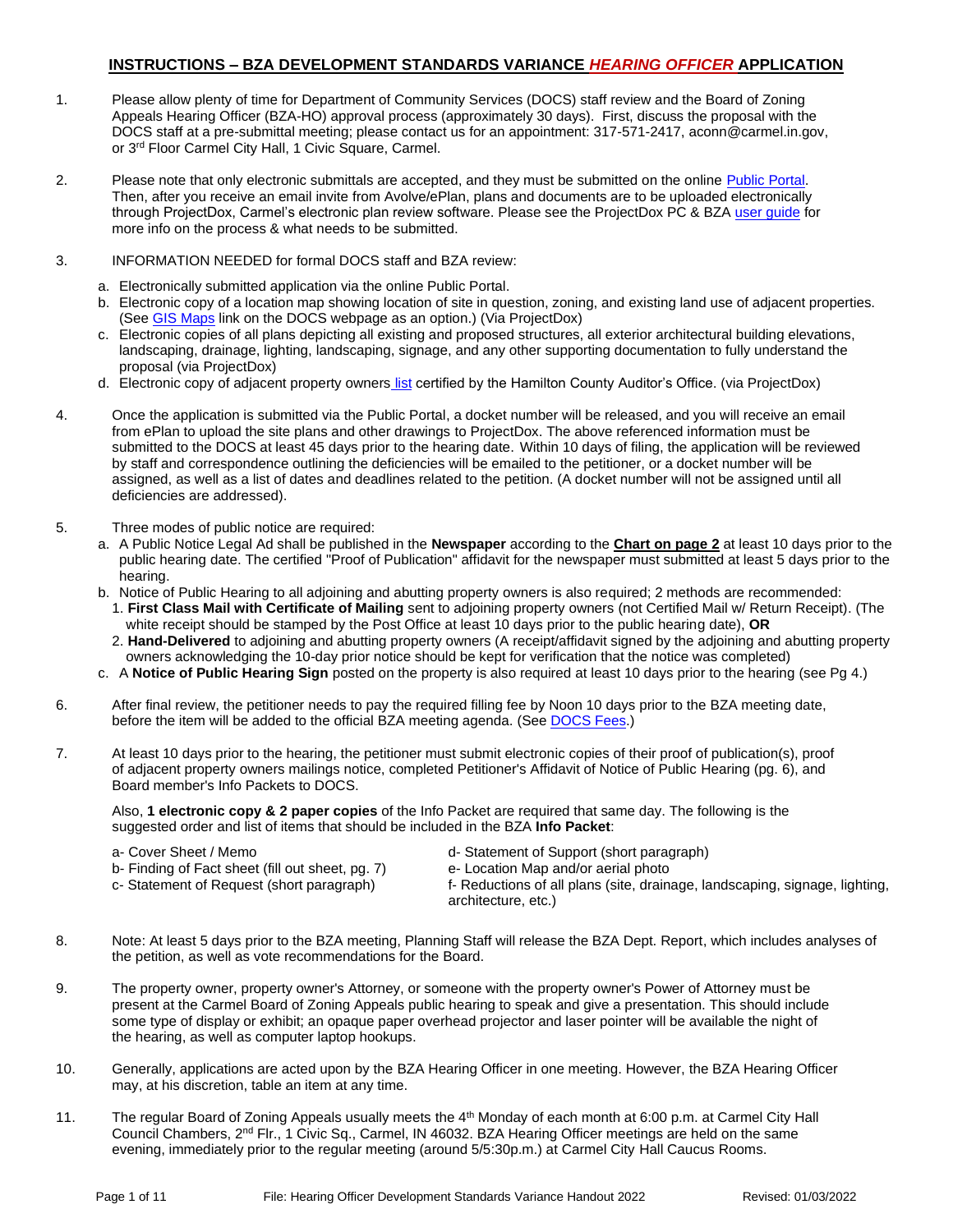## **NEWSPAPER PUBLICATION (LEGAL AD) - NOTICE OF PUBLIC HEARING**

Per Article VI, Section 3 of the BZA Rules of Procedure, a legal notice shall be published in the Current in Carmel newspaper. However, affected areas located within a non-Carmel postal ZIP code (Westfield, Zionsville, Indianapolis) must place a legal notice in the corresponding city's newspaper. Refer to the chart below to find what publications to notify based upon the corresponding ZIP code. **(Please note: subject sites located on the border between a Carmel and a non-Carmel zip code must make legal ad notice to two newspapers – The Current & The Indianapolis Star.)**

| <b>Zip Code</b>                      | <b>Publication</b>       |
|--------------------------------------|--------------------------|
| 46032 or 46033                       | <b>Current in Carmel</b> |
| 46074                                | Current in Westfield     |
| 46077                                | Current in Zionsville    |
| 46240, 46260, 46268, 46280, or 46290 | Indianapolis Star        |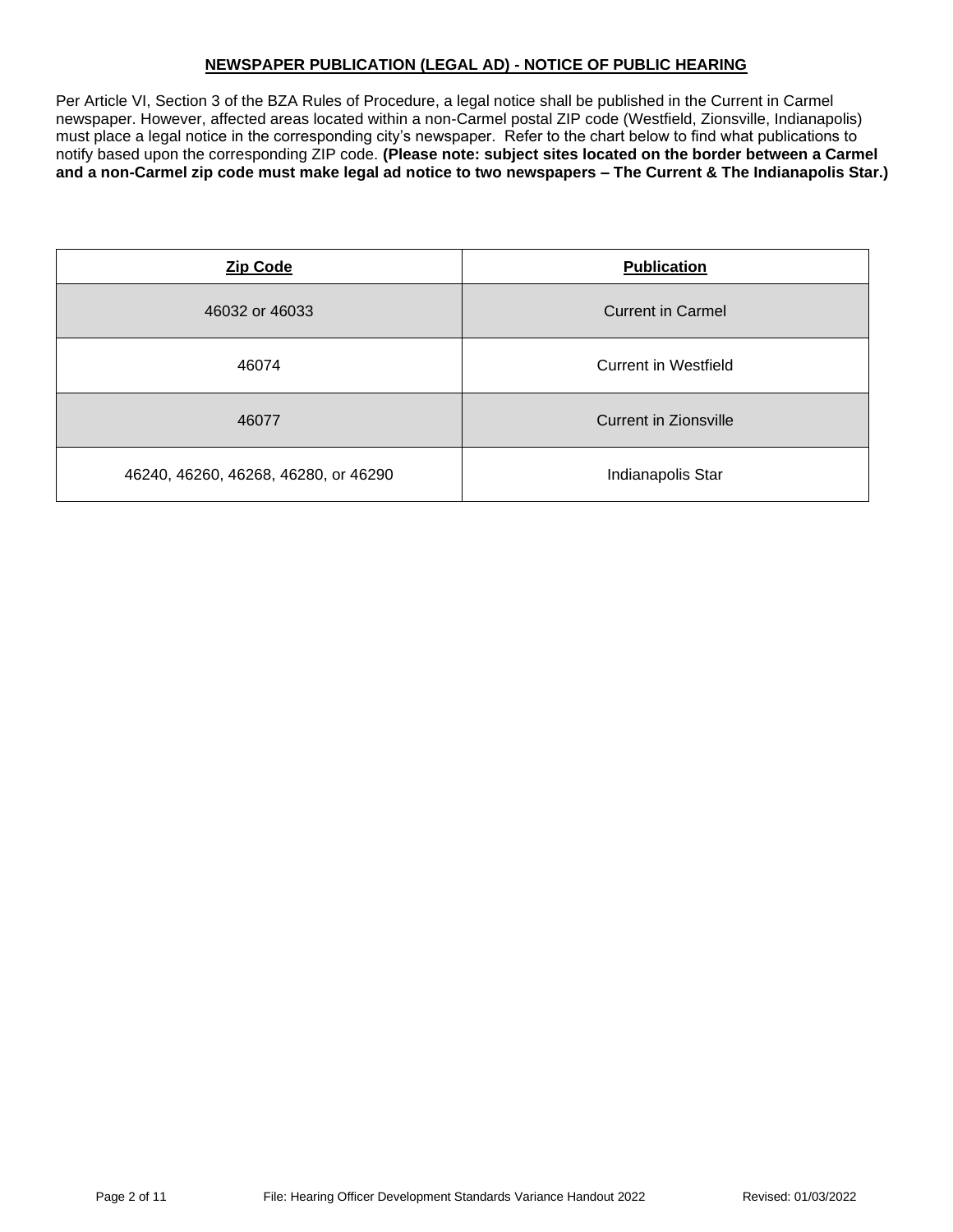### **ADJACENT PROPERTY OWNERS LIST**

I, (Auditor's Name) (Auditor of Hamilton County, Indiana, certify that the attached list is a true and complete listing of the adjoining and adjacent property owners of the property described herewith.

**OWNER** 

#### **ADDRESS**

| <b>EXAMPLE ONLY:</b><br>Formal list request sheet & official list<br>may be acquired from the Hamilton<br>County Real Property Dept. (317-770-<br>4412 or hamiltoncounty.in.gov). Please<br>allow 3 to 5 days for Hamilton County to<br>complete your request. |  |  |
|----------------------------------------------------------------------------------------------------------------------------------------------------------------------------------------------------------------------------------------------------------------|--|--|
|                                                                                                                                                                                                                                                                |  |  |
|                                                                                                                                                                                                                                                                |  |  |
|                                                                                                                                                                                                                                                                |  |  |

Auditor of Hamilton County, Indiana--Signature

Date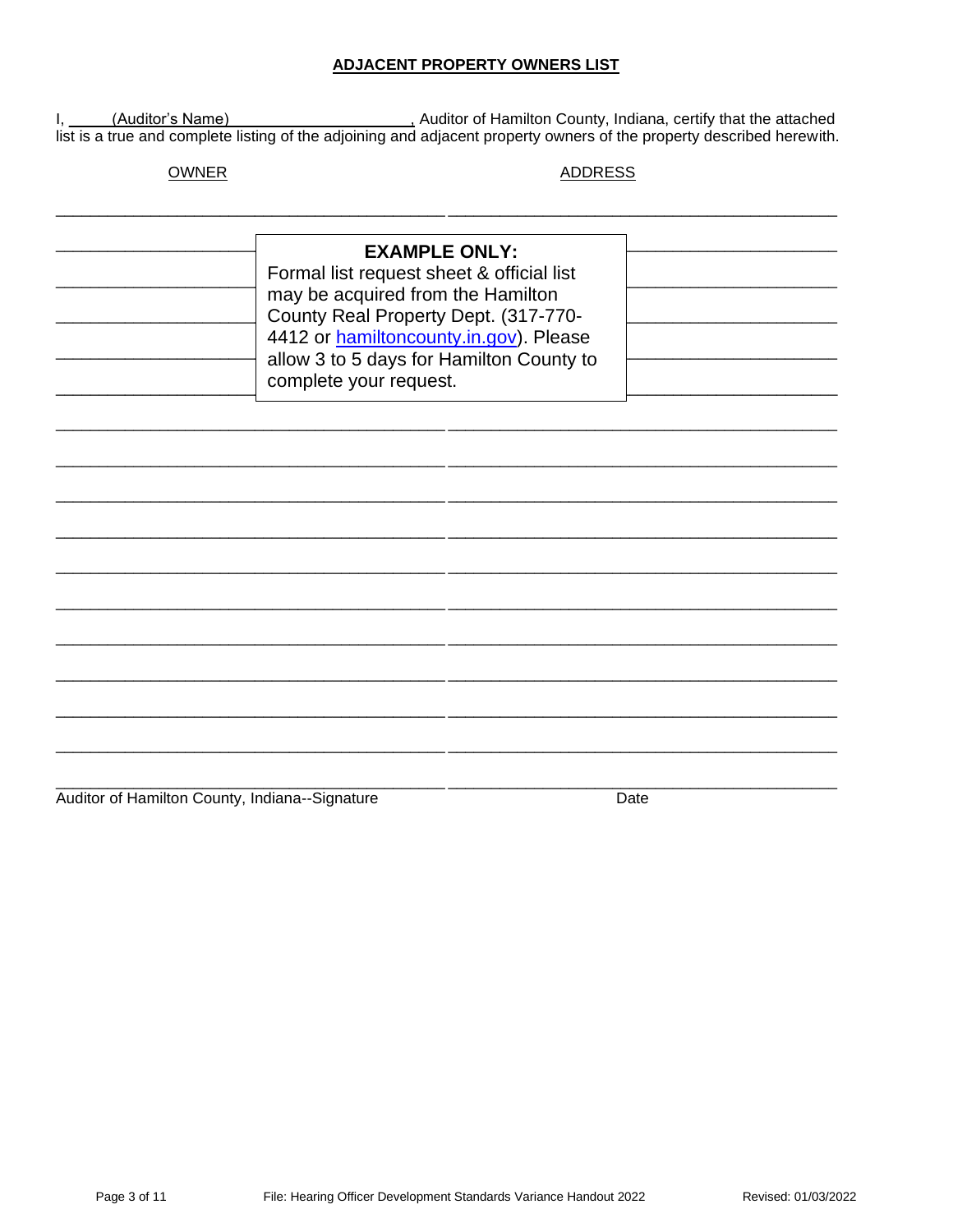## **BZA Public Notice Sign Procedure & Affidavit:**

## **Procedure:**

The petitioner shall incur the cost of the purchasing, placing, and removing the sign. The sign must be placed in a highly visible and legible location from the road on the property that is involved with the public hearing.

The public notice sign shall meet the following requirements:

- 1. Must be placed on the subject property no less than 10 days prior to the public hearing date.<br>2. Sign must follow the sign design requirements:
- 2. Sign must follow the sign design requirements:
	- Must be 24" x 36" vertical
	- Must be double sided
	- Must be composed of weather resistant material, such as corrugated plastic or laminated poster board
	- Must be mounted in a heavy-duty metal frame
- 3. The sign must contain the following:
	- 12" x 24" PMS 1805 Red box with white text at the top
	- White background with black text below.
	- Text used in example to the right, with Application Type, Date\*, and Time of subject public hearing
	- The Date should be written in day, month, and date format. *Example: "Mon., Jan. 23"*
- 4. The sign must be removed within 72 hours of public hearing conclusion

## **Public Notice Sign Placement Affidavit:**

I (We) do hereby certify that placement of the public notice sign to

consider Docket No.\_\_\_\_\_\_\_\_\_\_\_\_\_\_\_\_\_\_\_ was placed on the subject property at least 10 days prior to the

date of the public hearing, at the address listed below:

STATE OF INDIANA, COUNTY OF **COUNTY OF STATE**, SS:

The undersigned, having been duly sworn, upon oath says that the above information is true and correct as he is informed and believes.

(Petitioner's Signature)

Subscribed and sworn to before me this day of  $\sim$ , 20  $\sim$ .

Notary Public, Signed Name: \_\_\_\_\_\_\_\_\_\_\_\_\_\_\_\_\_\_\_\_\_\_\_\_\_\_\_\_\_\_\_

Notary Public, Printed Name:

My Commission Expires: .

*(Template to use for published and mailed Public Notice)*



**PUBLIC HEARING** 

**Board of Zoning Appeals** 

Black Letters on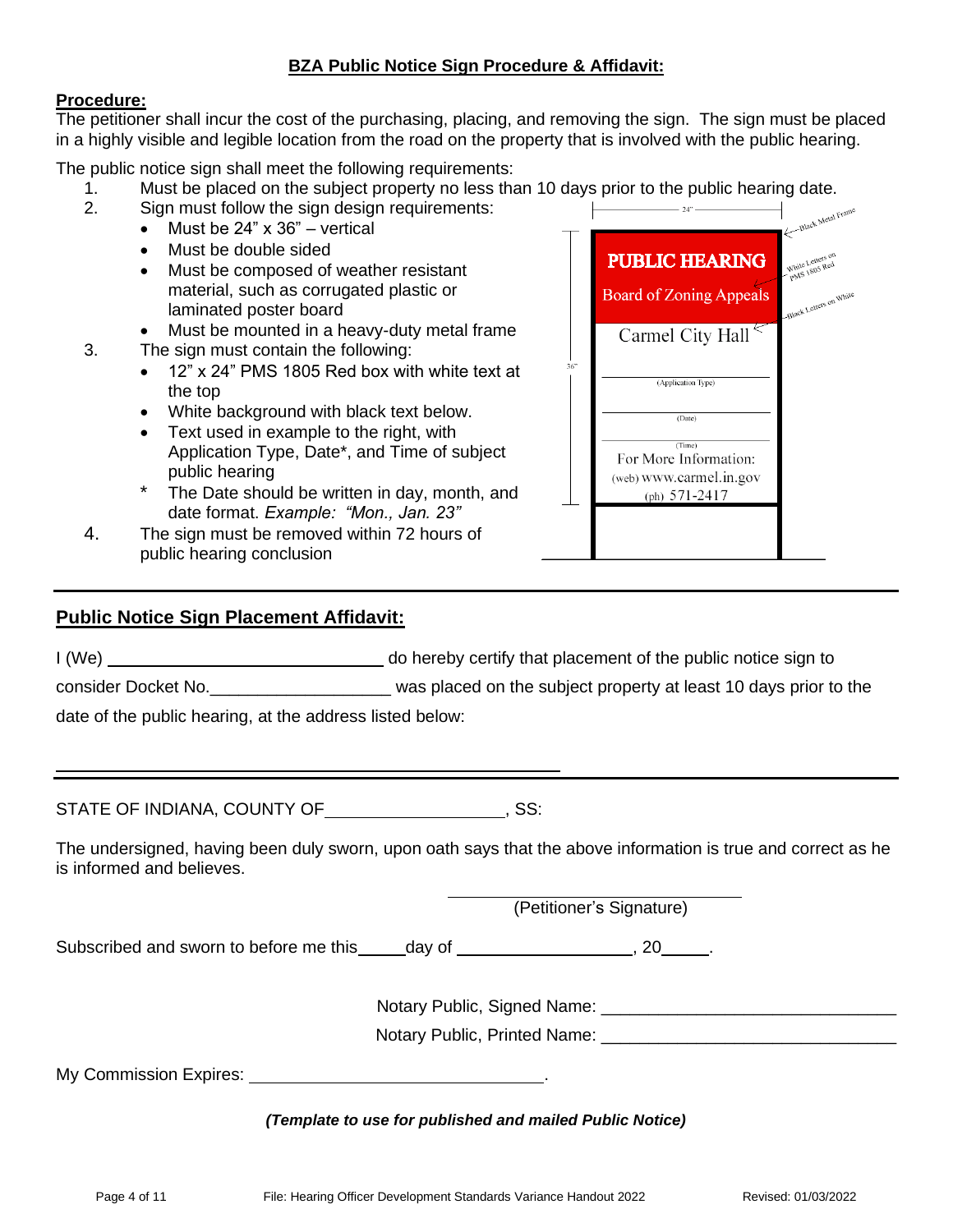| NOTICE OF PUBLIC HEARING BEFORE THE CARMEL BOARD OF ZONING APPEALS HEARING OFFICER                                                                                                                                                       |  |                             |  |  |
|------------------------------------------------------------------------------------------------------------------------------------------------------------------------------------------------------------------------------------------|--|-----------------------------|--|--|
|                                                                                                                                                                                                                                          |  | Docket No. ________________ |  |  |
| Notice is hereby given that the Carmel Board of Zoning Appeals meeting on the ____________ day of                                                                                                                                        |  |                             |  |  |
| D.m. in the City Hall Caucus Rooms (1 Civic Square, 2 <sup>nd</sup> Cannel 2.1 at 2.1 at 2.1 at 2.1 at 2.1 at 2.1 at 2.1 at 2.1 at 2.1 at 2.1 at 2.1 at 2.1 at 2.1 at 2.1 at 2.1 at 2.1 at 2.1 at 2.1 at 2.1 at 2.1 at 2.1 at 2.1 at 2.1 |  |                             |  |  |
| Flr, Carmel, IN 46032) will hold a Public Hearing upon a Development Standards Variance application to:                                                                                                                                  |  |                             |  |  |
| (Explain your request--see question #7 on page 1)                                                                                                                                                                                        |  |                             |  |  |
|                                                                                                                                                                                                                                          |  |                             |  |  |
|                                                                                                                                                                                                                                          |  |                             |  |  |
|                                                                                                                                                                                                                                          |  |                             |  |  |
|                                                                                                                                                                                                                                          |  |                             |  |  |
|                                                                                                                                                                                                                                          |  |                             |  |  |
|                                                                                                                                                                                                                                          |  |                             |  |  |
|                                                                                                                                                                                                                                          |  |                             |  |  |
|                                                                                                                                                                                                                                          |  |                             |  |  |
| The application is identified as Docket No. __________________________.                                                                                                                                                                  |  |                             |  |  |
| The real estate affected by said application is described as follows: (Insert Legal Description OR Tax ID parcel number(s)                                                                                                               |  |                             |  |  |
|                                                                                                                                                                                                                                          |  |                             |  |  |
|                                                                                                                                                                                                                                          |  |                             |  |  |
| The petition may be examined on the City's website, through Public Documents - Laserfiche.                                                                                                                                               |  |                             |  |  |
| All interested persons desiring to present their views on the above application, either in writing or verbally, will be given an                                                                                                         |  |                             |  |  |
| opportunity to be heard at the above-mentioned time and place.                                                                                                                                                                           |  |                             |  |  |

**PETITIONERS** 

\_\_\_\_\_\_\_\_\_\_\_\_\_\_\_\_\_\_\_\_\_\_\_\_\_\_\_\_\_\_\_

*(Note: When mailing out public notices to adjacent property owners, it is recommended that you include a location map, as well.)*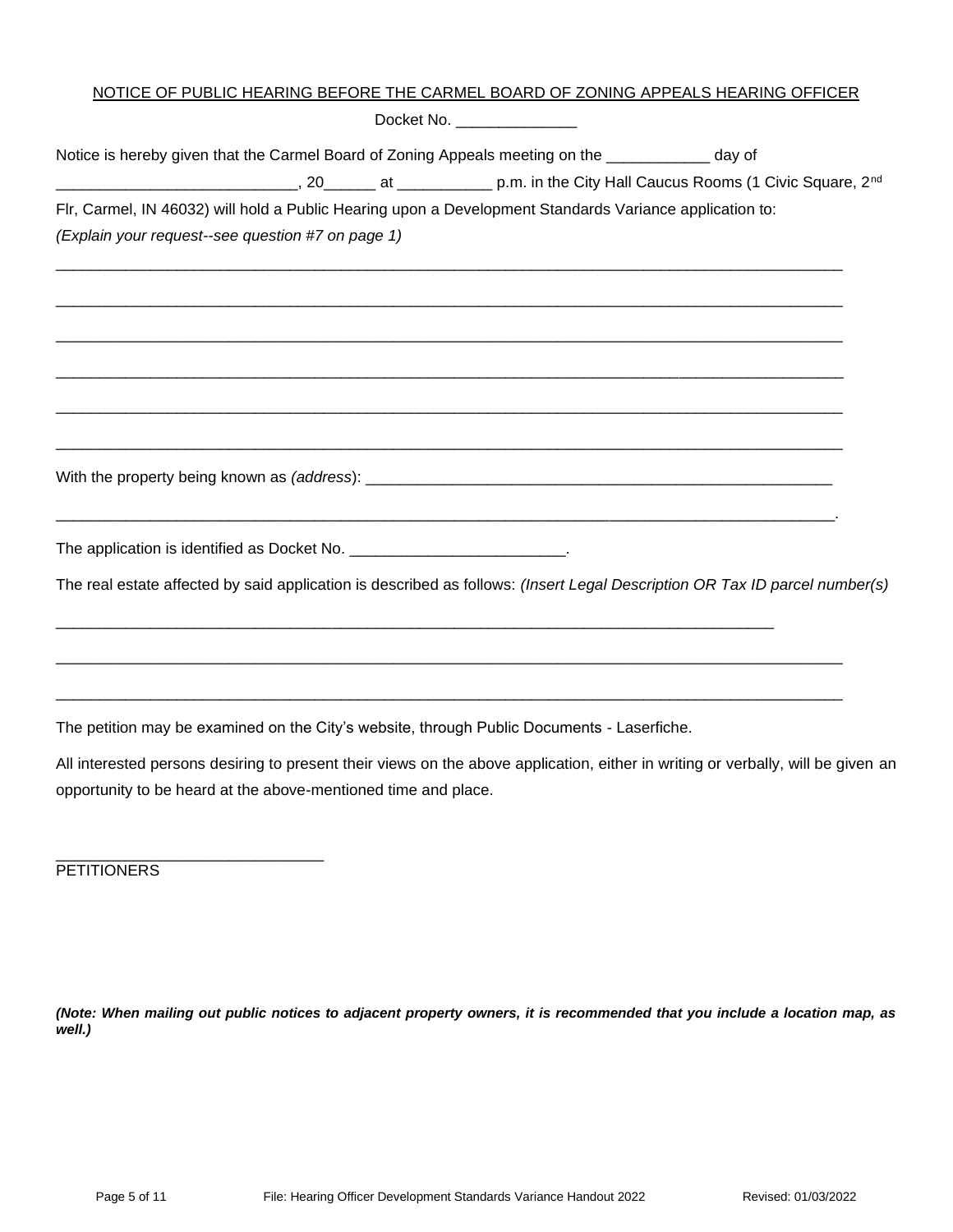# **PETITIONER'S AFFIDAVIT OF NOTICE OF PUBLIC HEARING**

#### **CARMEL BOARD OF ZONING APPEALS**

|                                                    |         | DO HEREBY CERTIFY THAT NOTICE OF                                                                                         |  |
|----------------------------------------------------|---------|--------------------------------------------------------------------------------------------------------------------------|--|
|                                                    |         |                                                                                                                          |  |
|                                                    |         | PUBLIC HEARING BEFORE THE CARMEL BOARD OF ZONING APPEALS CONSIDERING DOCKET NO.                                          |  |
|                                                    |         | _____________________, WAS REGISTERED AND MAILED AT LEAST 10* DAYS PRIOR TO THE DATE OF                                  |  |
|                                                    |         | THE PUBLIC HEARING TO THE BELOW LISTED ADJACENT PROPERTY OWNERS:                                                         |  |
| <b>OWNER</b>                                       |         | <b>ADDRESS</b>                                                                                                           |  |
|                                                    |         |                                                                                                                          |  |
|                                                    |         |                                                                                                                          |  |
|                                                    |         |                                                                                                                          |  |
|                                                    |         |                                                                                                                          |  |
|                                                    |         |                                                                                                                          |  |
|                                                    |         |                                                                                                                          |  |
|                                                    |         |                                                                                                                          |  |
|                                                    |         |                                                                                                                          |  |
| <b>STATE OF INDIANA</b>                            |         |                                                                                                                          |  |
|                                                    | SS:     |                                                                                                                          |  |
| and believes.                                      |         | The undersigned, having been duly sworn upon oath says that the above information is true and correct and he is informed |  |
|                                                    |         | (Signature of Petitioner)                                                                                                |  |
|                                                    |         | Before me the undersigned, a Notary Public                                                                               |  |
|                                                    |         |                                                                                                                          |  |
|                                                    |         |                                                                                                                          |  |
|                                                    |         |                                                                                                                          |  |
| (Property Owner, Attorney, or Power of Attorney)   |         | ____ and acknowledge the execution of the foregoing instrument                                                           |  |
| ________ day of _<br>this $\overline{\phantom{a}}$ |         | 20                                                                                                                       |  |
| (day)                                              | (month) | (year)                                                                                                                   |  |
|                                                    |         |                                                                                                                          |  |
| (SEAL)                                             |         | Notary Public--Signature                                                                                                 |  |
|                                                    |         | Notary Public--Please Print                                                                                              |  |
|                                                    |         |                                                                                                                          |  |
|                                                    |         |                                                                                                                          |  |
|                                                    |         |                                                                                                                          |  |
|                                                    |         | *Only 10 days prior public notice required for a BZA Hearing Officer Meetings                                            |  |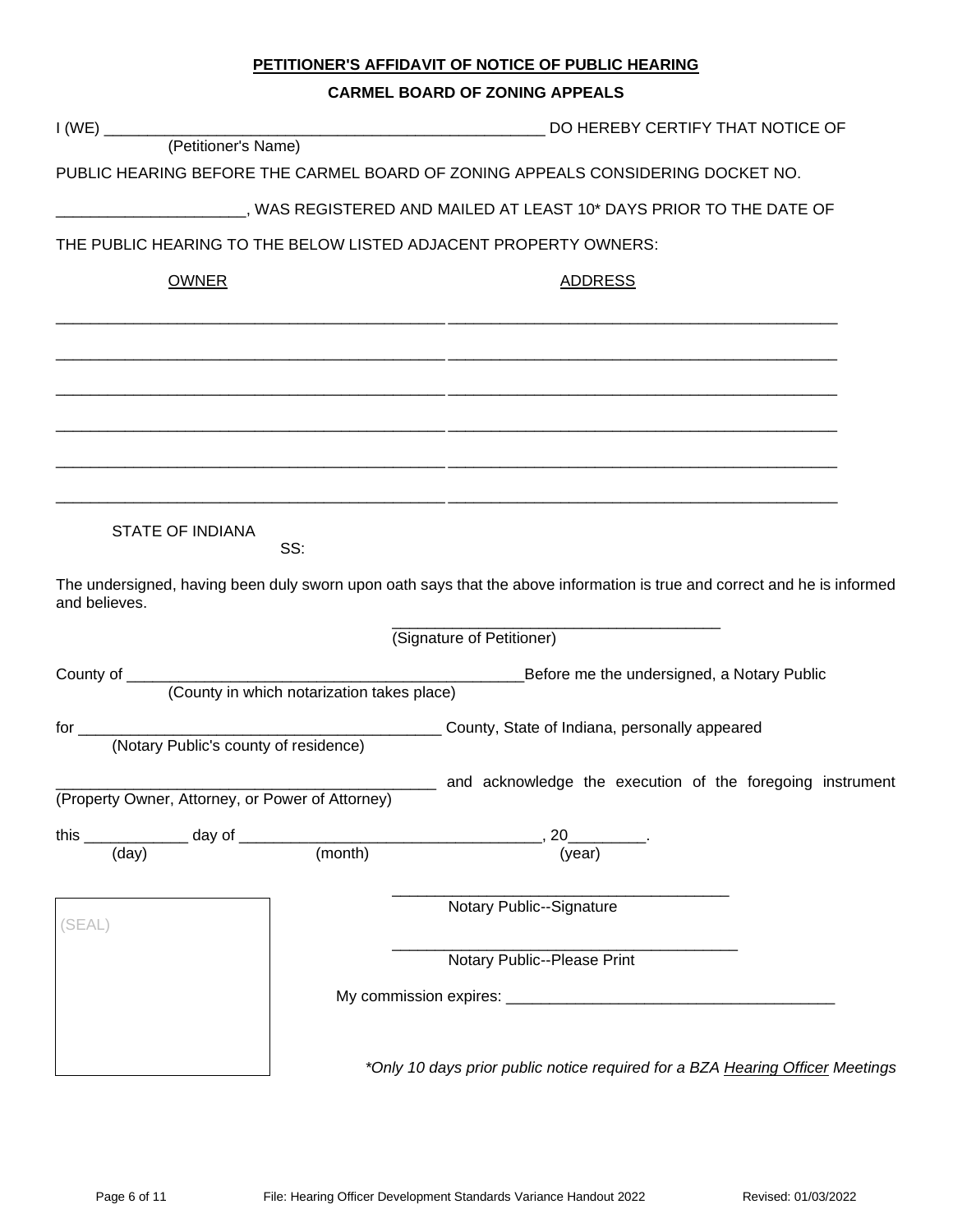## **FINDINGS OF FACT SHEET - DEVELOPMENT STANDARDS VARIANCE**

CARMEL ADVISORY BOARD OF ZONING APPEALS

|    | (Petitioner to fill out 1-3 + first two blanks) |                                                          |                                                                                                                                                                                                           |
|----|-------------------------------------------------|----------------------------------------------------------|-----------------------------------------------------------------------------------------------------------------------------------------------------------------------------------------------------------|
|    | Docket No.:                                     |                                                          |                                                                                                                                                                                                           |
|    | Petitioner:                                     |                                                          |                                                                                                                                                                                                           |
| 1. | community because:                              |                                                          | The approval of this variance will not be injurious to the public health, safety, morals and general welfare of the                                                                                       |
| 2. | adverse manner because:                         |                                                          | The use and value of the area adjacent to the property included in the variance will not be affected in a substantially                                                                                   |
| 3. | use of the property because:                    |                                                          | The strict application of the terms of the Unified Development to the property will result in practical difficulties in the                                                                               |
|    |                                                 |                                                          |                                                                                                                                                                                                           |
|    |                                                 | <b>DECISION</b>                                          |                                                                                                                                                                                                           |
|    |                                                 | incorporated herein by reference and made a part hereof. | IT IS THEREFORE the decision of the Carmel Board of Zoning Appeals that Development Standards Variance Docket No.<br>is granted, subject to any conditions stated in the minutes of this Board, which are |
|    |                                                 |                                                          |                                                                                                                                                                                                           |
|    |                                                 | HEARING OFFICER, Carmel Board of Zoning Appeals          |                                                                                                                                                                                                           |
|    |                                                 | SECRETARY, Carmel Board of Zoning Appeals                |                                                                                                                                                                                                           |

*Conditions of approval of the Board, if any, are listed on the Letter of Grant.*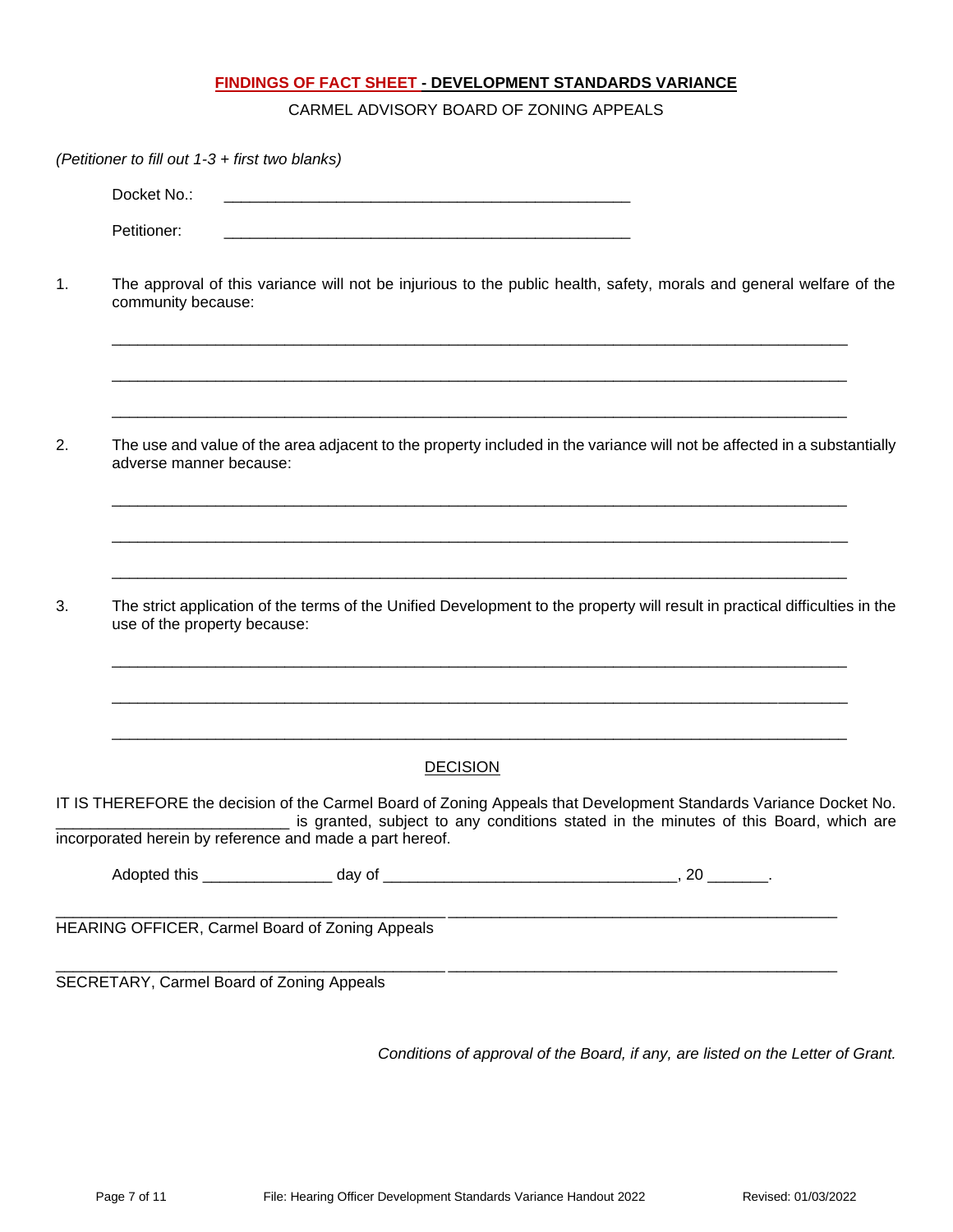## **CHECKLIST**

#### **Development Standards Variance** *Hearing Officer* **Application**

Applications must include the following applicable materials:

- □ Electronic copy of completed application (with legible text), signed by the owner of the subject property or an authorized agent, notarized, and filed at least 45 days prior to the next scheduled public hearing.
- □ Electronic copy of Owner Affidavit (page 3)
- □ Electronic copy of Adjacent Property Owners list certified by the Hamilton County Auditor's Office. Formal list request sheet & official list may be acquired from the Hamilton County Real Property Dept. (317-770-4412 or [hamiltoncounty.in.gov\)](https://www.hamiltoncounty.in.gov/369/Adjoiner-Property-Notifications). Please allow 3 to 5 days for Hamilton County to complete your request.
- □ Electronic copy of Site Plan (with dimensions) that includes:
	- 1. Existing and proposed principal structures and accessory structures.
	- 2. Parking plan (automobiles & bicycles).
	- 3. Signage plan.
	- 4. Lighting plan, if applicable
	- 5. Existing and proposed public rights of way (internal and adjoining).
	- 6. Location of easements (utility, drainage, landscape, access, etc.)
	- 7. Building setback lines.
	- 8. Building coverage calculation, and
	- 9. Existing and proposed utility structures and systems.
- □ Electronic copy of exterior architectural building elevations and/or photo examples of subject site and/or buildings.
- $\Box$  When applicable, prepare an electronic copy of an estimated construction cost to comply with the Transportation Plan per UDO Section 1.07(E) (Contact City Engineering Dept. for more detail, at 317-571- 2441.)
- □ Electronic copy of Covenants and Commitments, if any.
- □ When applicable, electronic copies of service reports/correspondence from TAC (Technical Advisory Committee) members.

All documents must be legible and of the required size and scale. The omission of any of the material indicated in the above checklist may lead to your petition being placed on a later docket or not accepted for filing**.**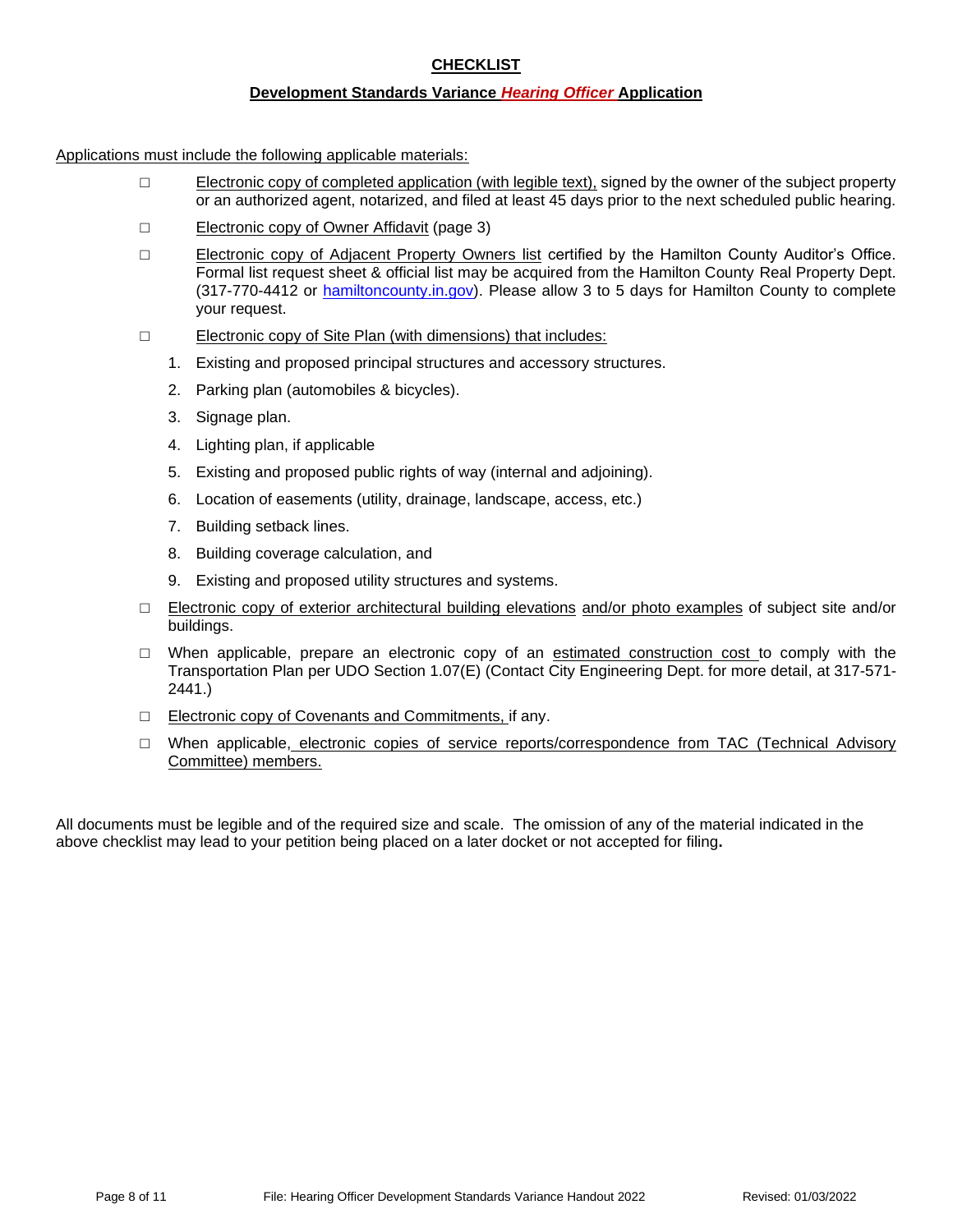#### **\*This is a PDF version of the application. The official application should be created and submitted online via the Public Portal:<https://cw.carmel.in.gov/PublicAccess/template/Login.aspx> \***

#### **HEARING OFFICER DEVELOPMENT STANDARDS VARIANCE APPLICATION**

FILING FEES: **Single Family** (Primary Residence) \$192 for the first variance, plus \$112 for each additional section of the ordinance being varied. **All Other** \$786 for the first variance, plus 389 for each additional section of the ordinance being varied.

|    |                                                                               | DATE RECEIVED: And the contract of the contract of the contract of the contract of the contract of the contract of the contract of the contract of the contract of the contract of the contract of the contract of the contrac |  |  |
|----|-------------------------------------------------------------------------------|--------------------------------------------------------------------------------------------------------------------------------------------------------------------------------------------------------------------------------|--|--|
| 1) |                                                                               |                                                                                                                                                                                                                                |  |  |
|    |                                                                               |                                                                                                                                                                                                                                |  |  |
| 2) |                                                                               | Project Name: Contract Department of the Contract of Contract Department of Phone: Contract Department of the Contract Oriental Department of the Contract Oriental Department of the Contract Oriental Department of the Cont |  |  |
|    |                                                                               |                                                                                                                                                                                                                                |  |  |
|    |                                                                               |                                                                                                                                                                                                                                |  |  |
|    |                                                                               |                                                                                                                                                                                                                                |  |  |
|    |                                                                               | Email: <u>Announce</u> Communication of the Communication of the Communication of the Communication of the Communication                                                                                                       |  |  |
|    |                                                                               | ProjectDox Uploader:______________________________Phone:________________________                                                                                                                                               |  |  |
|    |                                                                               |                                                                                                                                                                                                                                |  |  |
| 3) | Applicant's Status: (Check the appropriate response)                          |                                                                                                                                                                                                                                |  |  |
|    |                                                                               | (a) The applicant's name is on the deed to the property ______ (b) The applicant is the contract                                                                                                                               |  |  |
| 4) | If Item 3) (c) is checked, please complete the following:                     |                                                                                                                                                                                                                                |  |  |
|    | Owner of the property involved: example and the set of the property involved: |                                                                                                                                                                                                                                |  |  |
|    |                                                                               | Owner's address: Notice and the experiment of the experiment of the Phone: North Phone: North American Communication of the experiment of the experiment of the experiment of the experiment of the experiment of the experime |  |  |
| 5) |                                                                               | Record of Ownership: Deed Book No./Instrument No. <b>Container and Containers and Containers</b> and Containers and Co                                                                                                         |  |  |
|    |                                                                               | Page: Purchase date: Purchase date: Purchase date: Purchase date: Purchase date: Purchase date: Purchase date: Purchase date: Purchase date: Purchase date: Purchase date: Purchase date: Purchase date: Purchase date: Purcha |  |  |
| 6) |                                                                               |                                                                                                                                                                                                                                |  |  |
|    |                                                                               |                                                                                                                                                                                                                                |  |  |
|    |                                                                               |                                                                                                                                                                                                                                |  |  |

- 7) Explanation of requested Development Standards Variance: (State what you want to do and cite the section number(s) of the Unified Development Ordinance that applies and/or creates the need for this request.)
- 8) Reasons supporting why the BZA should grant the Development Standards Variance: (Additionally, complete the attached question sheet entitled "Findings of Fact-Development Standards Variance").

9) Zoning district classification of property: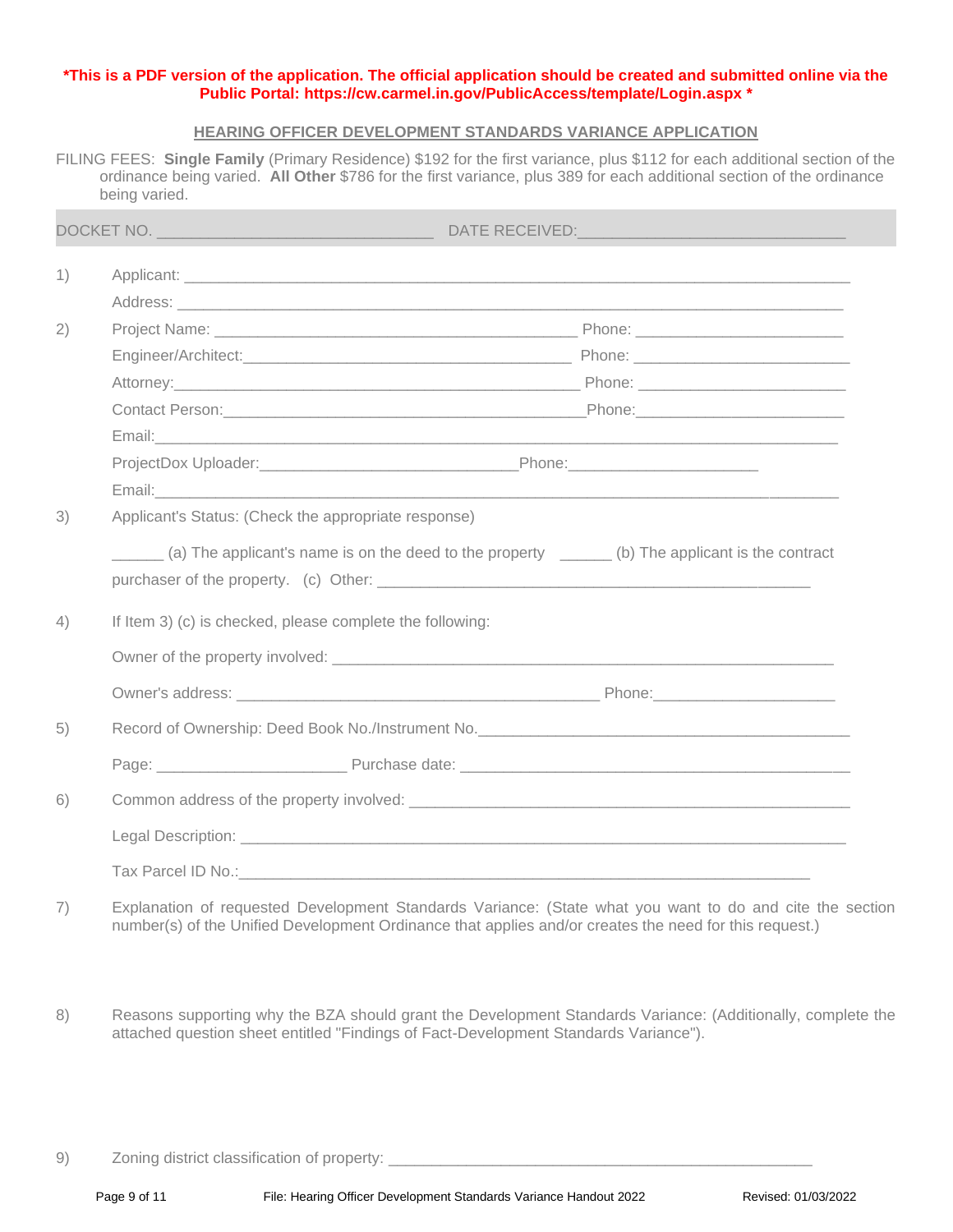| 9a)  |                                                                                                                                                                                                                                                                                                                                        |  |
|------|----------------------------------------------------------------------------------------------------------------------------------------------------------------------------------------------------------------------------------------------------------------------------------------------------------------------------------------|--|
| 10)  |                                                                                                                                                                                                                                                                                                                                        |  |
| 11)  |                                                                                                                                                                                                                                                                                                                                        |  |
| 12)  |                                                                                                                                                                                                                                                                                                                                        |  |
| 13)  |                                                                                                                                                                                                                                                                                                                                        |  |
| (14) | Are there any restrictions, laws, covenants, variances, special uses, or appeals filed in connection with this property<br>that would relate or affect its use for the specific purpose of this application? If yes, give date and docket number,<br>instrument no., decision rendered and pertinent explanation. ____________________ |  |
| 15)  | Has work for which this application is being filed already started? If answer is yes, give details:                                                                                                                                                                                                                                    |  |
| 16)  | If proposed appeal is granted, when will the work commence?                                                                                                                                                                                                                                                                            |  |
| 17)  | If the proposed variance is granted, who will operate and/or use the proposed improvement for which this application<br>has been filed?                                                                                                                                                                                                |  |
|      |                                                                                                                                                                                                                                                                                                                                        |  |

NOTE: Three modes of public notice are required.

LEGAL NOTICE shall be published in the **NEWSPAPER according to the Chart on page 5** MANDATORY 20 days prior to the public hearing date. The certified "Proof of Publication" affidavit for the newspaper must be available for inspection by the night of the hearing.

LEGAL NOTICE to all adjoining and abutting property owners is also MANDATORY; two methods of notice are recommended:

1) **FIRST CLASS MAIL with CERTIFICATE OF MAILING** sent to adjoining property owners. (The white receipt should be stamped by the Post Office at least 20 days prior to the public hearing date), *OR*

2) **HAND DELIVERED** to adjoining and abutting property owners (A receipt signed by the adjoining and abutting property owner acknowledging the 20 day prior notice should be kept for verification that the notice was completed) LEGAL NOTICE via a Notice of Public Hearing **SIGN** posted on the property is also required; **see page 8.**

THE BURDEN OF PROOF FOR ALL NOTICES IS THE RESPONSIBILITY OF THE APPLICANT.

The applicant understands that docket numbers will not be assigned until all supporting information has been submitted to the Department of Community Services.

Applicant Signature: \_\_\_\_\_\_\_\_\_\_\_\_\_\_\_\_\_\_\_\_\_\_\_\_\_\_\_\_\_\_\_\_\_\_\_\_\_\_\_\_\_\_\_\_\_\_\_\_\_\_\_\_ Date: \_\_\_\_\_\_\_\_\_\_\_\_\_\_\_

The applicant certifies by signing this application that he/she has been advised that all representations of the Dept. of Community Services are advisory only and that the applicant should rely on appropriate Unified Development Ordinance standards and/or the legal advice of his/her attorney.